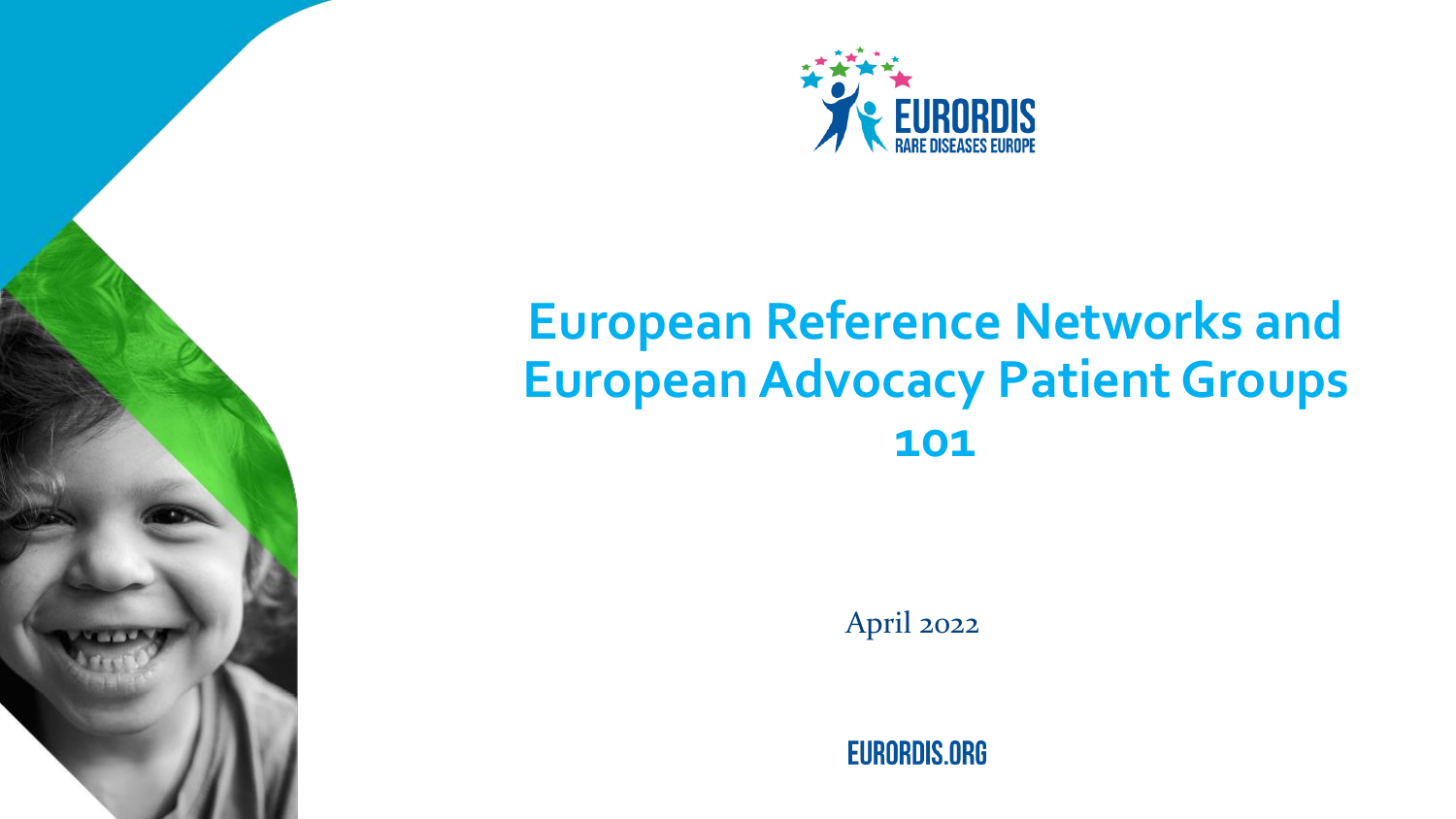

- 1. What are the European Reference Networks (ERNs)
- 2. What are the objectives of the ERNs
- 3. What is the role of ERN Coordinators, European Patient Advocacy Groups, EU member states and the European Commission
- 4. How are patients and patient organisations involved in the European Reference Networks
- 5. What is the role of European Patient Advocacy Group advocates
- 6. How is EURORDIS supporting the advocates involved in the European Reference Networks
- 7. Where to find more information and resources

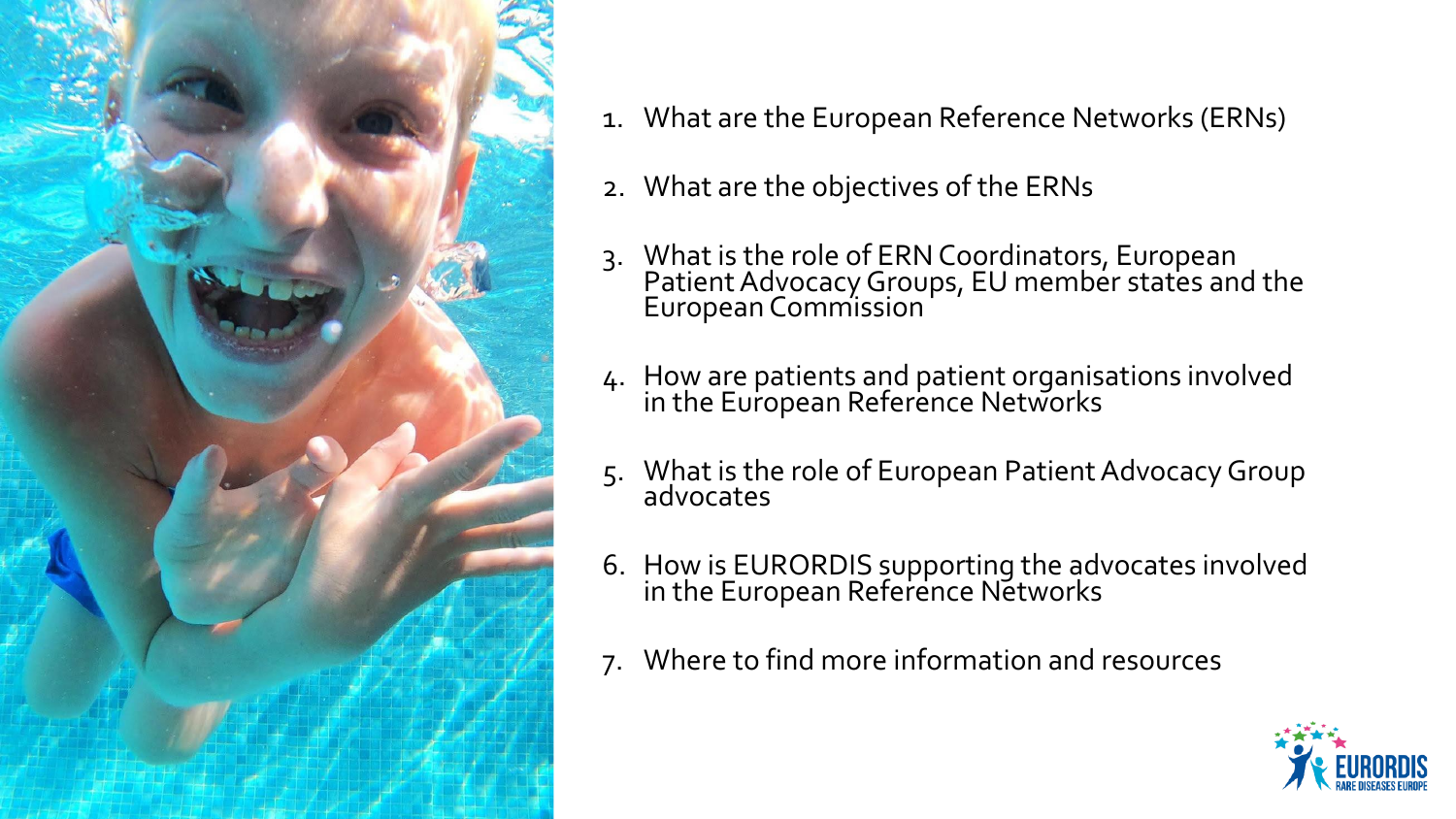## **WHAT ARE THE EUROPEAN REFERENCE NETWORKS**

European Reference Networks (ERNs) are healthcare networks that connect clinicians, researchers and patient representatives working on the same group of rare diseases, complex conditions or highly specialized surgery.

There are 24 Networks, that bring together nearly 1,500 Expert centres located in the 27 EU Member States and Norway.

Each Network focuses on a different group of diseases (e.g. Rare bone diseases).

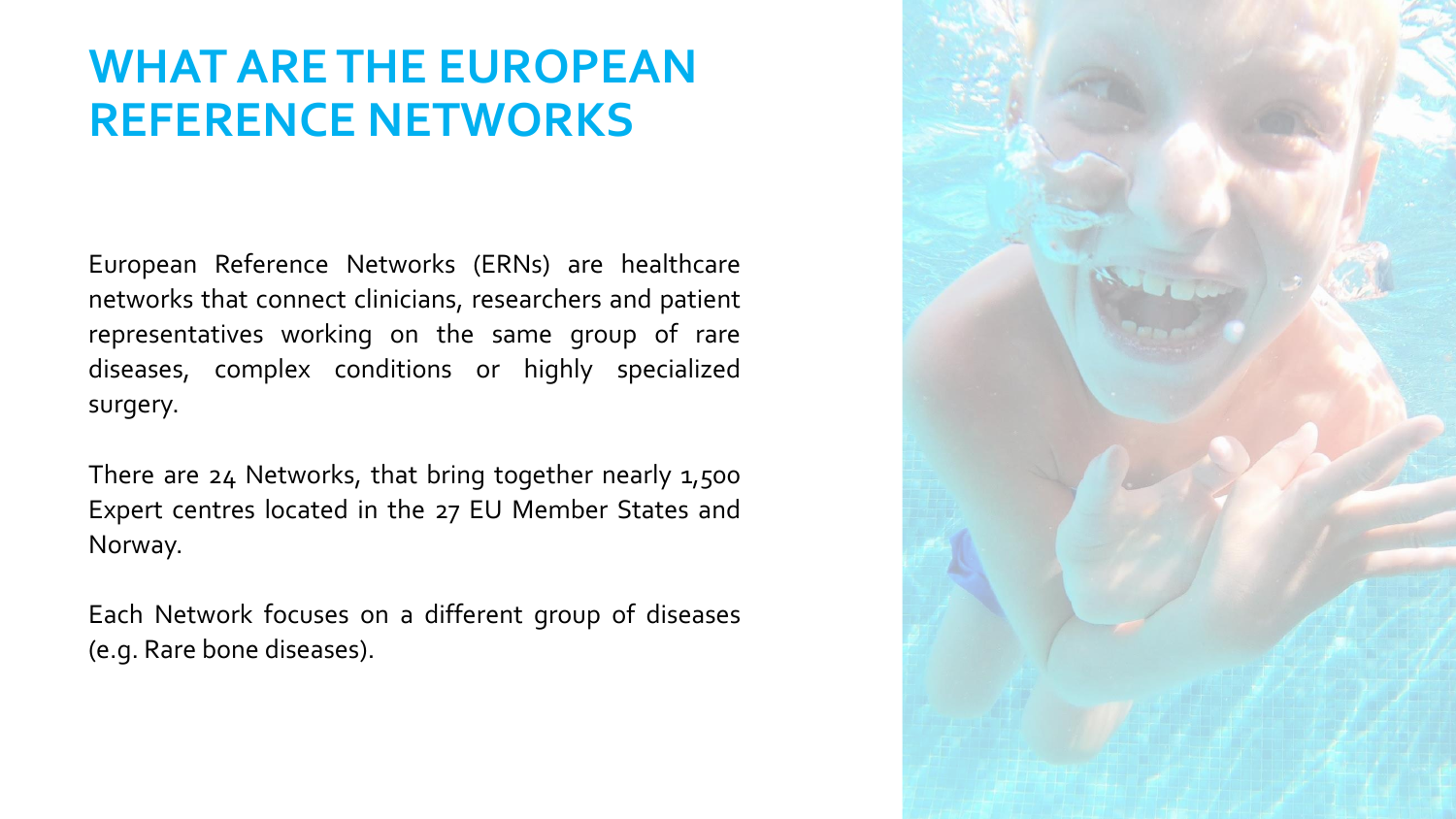## **WHAT ARE THE OBJECTIVES OF THE EUROPEAN REFERENCE NETWORKS**



- 1. Facilitate sharing of knowledge and clinical best practice, inside and outside the **Networks**
- 2. Foster training of professionals and increase experts' mobility
- 3. Accelerate rare disease research and contribute to build reliable epidemiological data on the burden of rare diseases

… all this with the overall aim of improving access to timely, accurate diagnosis and adequate care and treatments for the 30 million people living with a rare disease in Europe.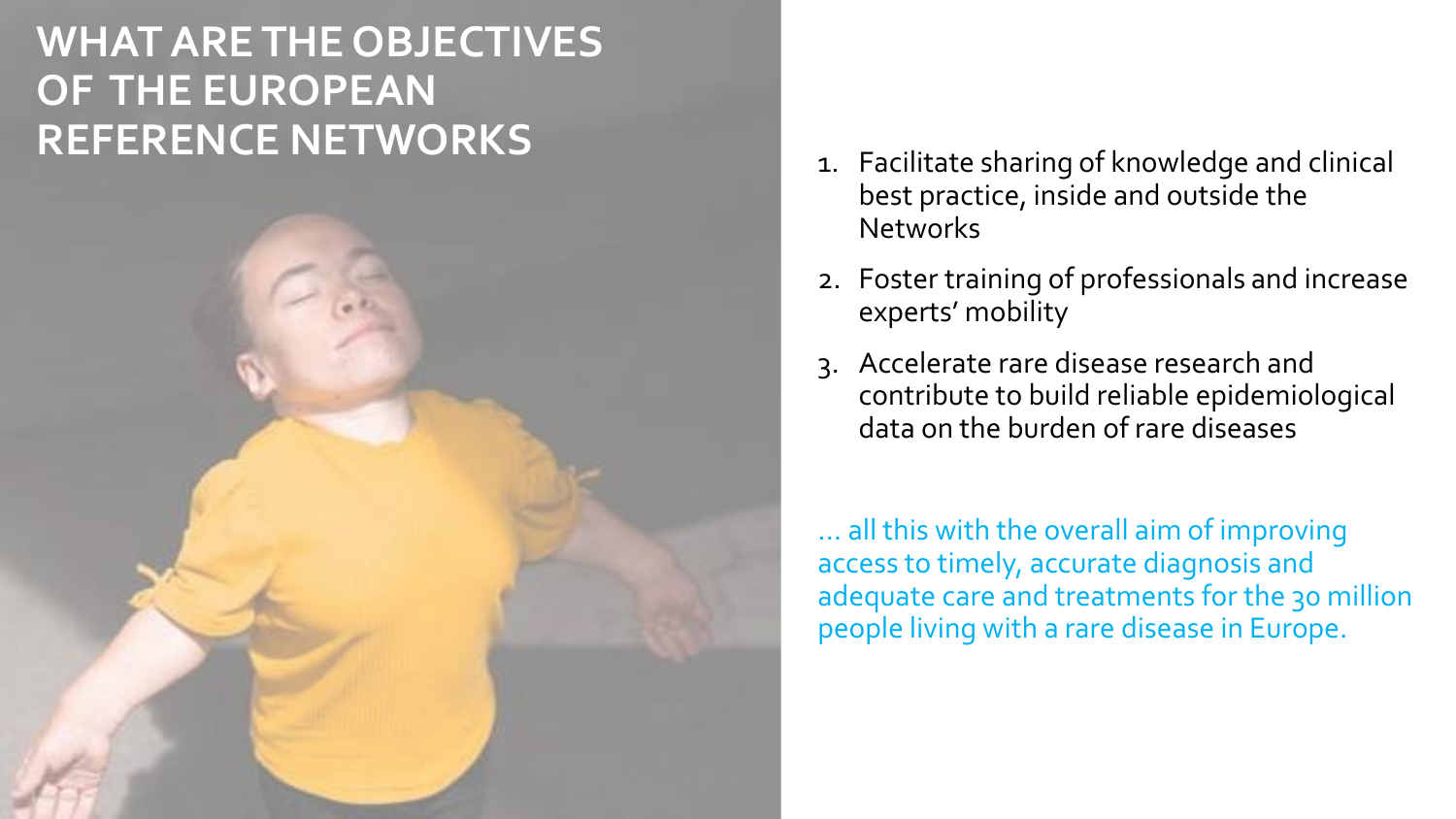## **WHAT IS THE ROLE OF …**



**European Reference Network Coordinators (x 24)** 

**European Patient Advocacy Groups (x 24)** 

Strategic direction, clinical leadership and coordination of Network activities.

All ERN Coordinators are members of the ERN Coordinators Group where they discuss matters that are of common interest to the 24 ERNs.

Represent the voice and interests of patients in the European Reference Networks' strategic planning and activities.

Lead role in the designation, development of European

**EU Member States +Norway European Commission**

Reference Networks and their integration in national health systems.

All countries have a representative in the ERNs Board of Member States.

Main source of public funding

Provide technical support, including IT infrastructure and services to all 24 ERNs.

Oversee and manage the designation of new healthcare providers that want to join the Networks (via public calls).

\*Some ERNs use a different terms to designate their patient group,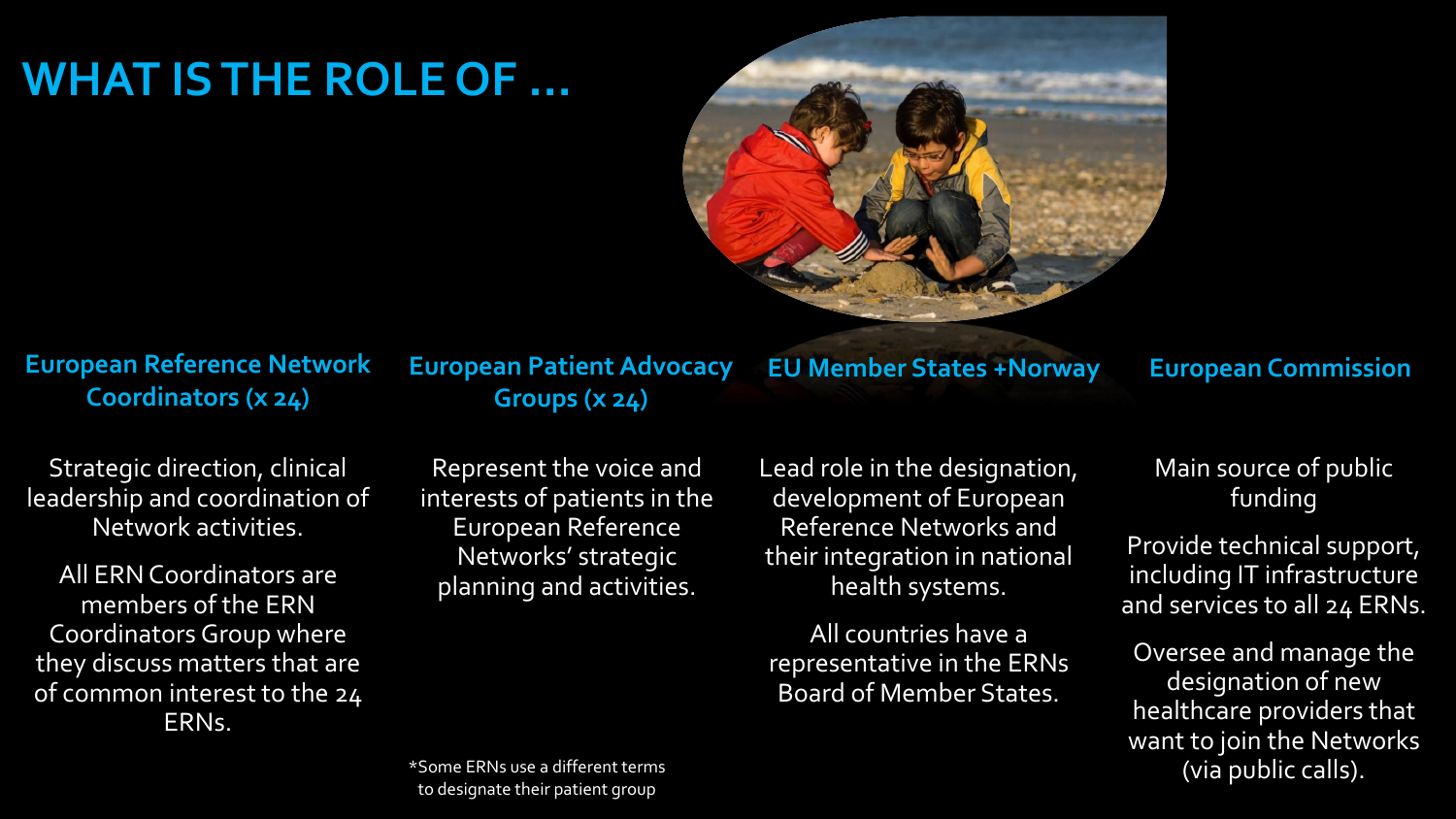**Advocacy Groups (ePAGs)** are patient groups that bring together rare disease patient advocates who are actively involved in the 24 European Reference Networks, working in partnership with clinicians and researchers.

### **HOW ARE PATIENTS AND PATIENT ORGANISATIONS INVOLVED IN THE EUROPEAN REFERENCE NETWORKS**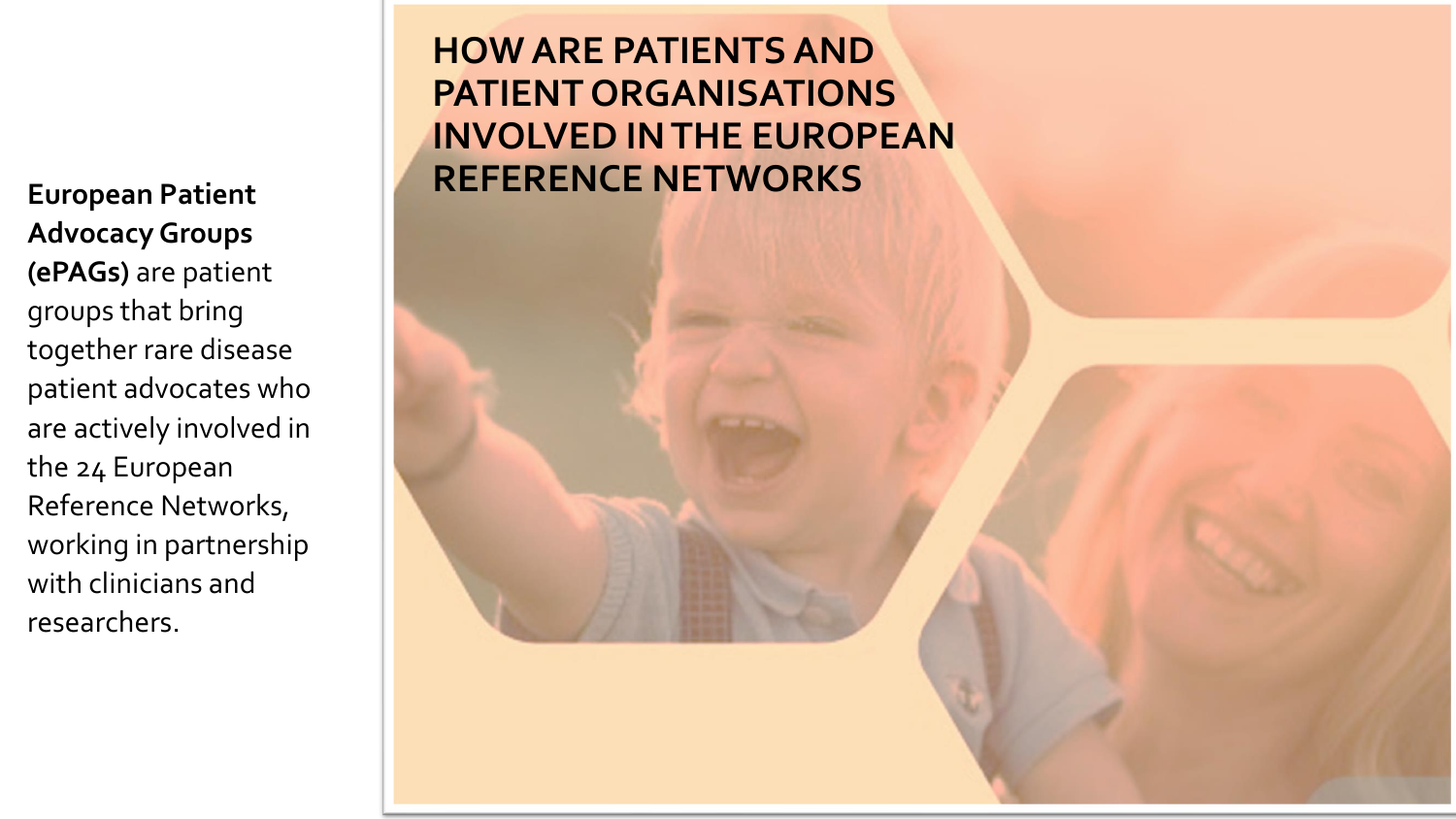### **TWO LEVELS OF PATIENT ENGAGEMENT IN THE EUROPEAN REFERENCE NETWORKS\***

May be invited to the control of  $\Box$  . The control of  $\Box$  is the control of  $\Box$  . In the control of  $\Box$  . ERN. collaborate with the ERN and the ePAG on specific tasks and projects, help to disseminate information about the ERN

\*Governance structure for patient engagement proposed by EURORDIS – Not all ERNs have fully implemented it

Individual patients and family members and social-media based support groups

Patient Organisations registered outside Europe

Patient Organisations registered in Europe that have not designated an advocate to join the ePAG

Patient Organisations registered in Europe that have designated an advocate to join the ePAG

Legally registered and operating in Europe  $(48$  countries), representing patients and families living with a rare disease that belong to the scope of the

Supporting partners

Associate Partners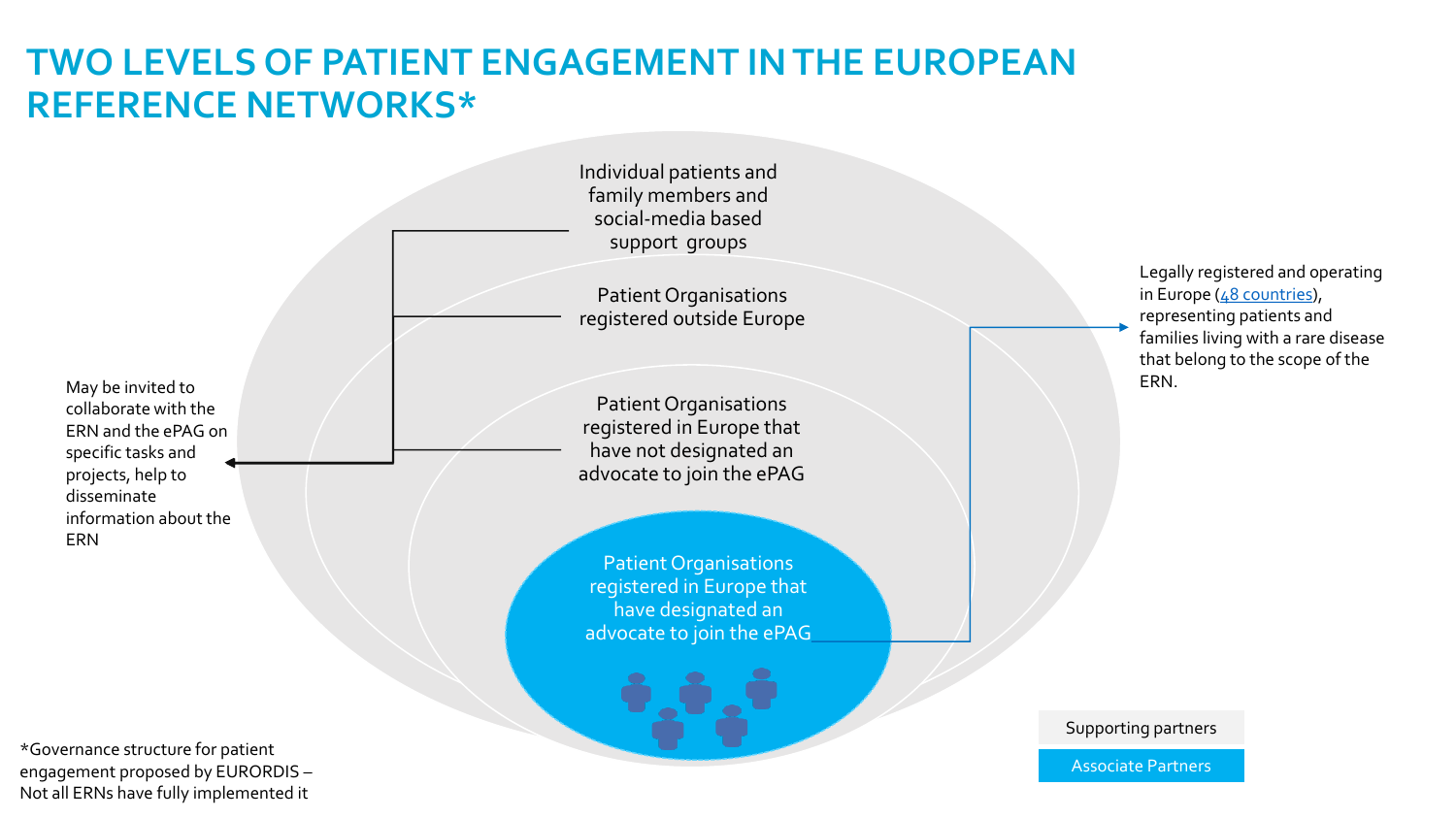# **What is the role of the European Patient Advocacy Groups advocates…**

- ensure that the needs of people living with a rare disease drive the activities of each European Reference Network.
- champion the diversity of views of the wider patient community relevant for each ERN, and not just of their own disease area.
- work with their national and European networks to facilitate two-way communication between the European Reference Networks and the patient community.
- work in partnership with the clinicians to support the development of standards of care, clinical decision support tools and contribute to research, education, information and awareness activities.



The position of an ePAG advocate is a voluntary position and does not involve any financial compensation.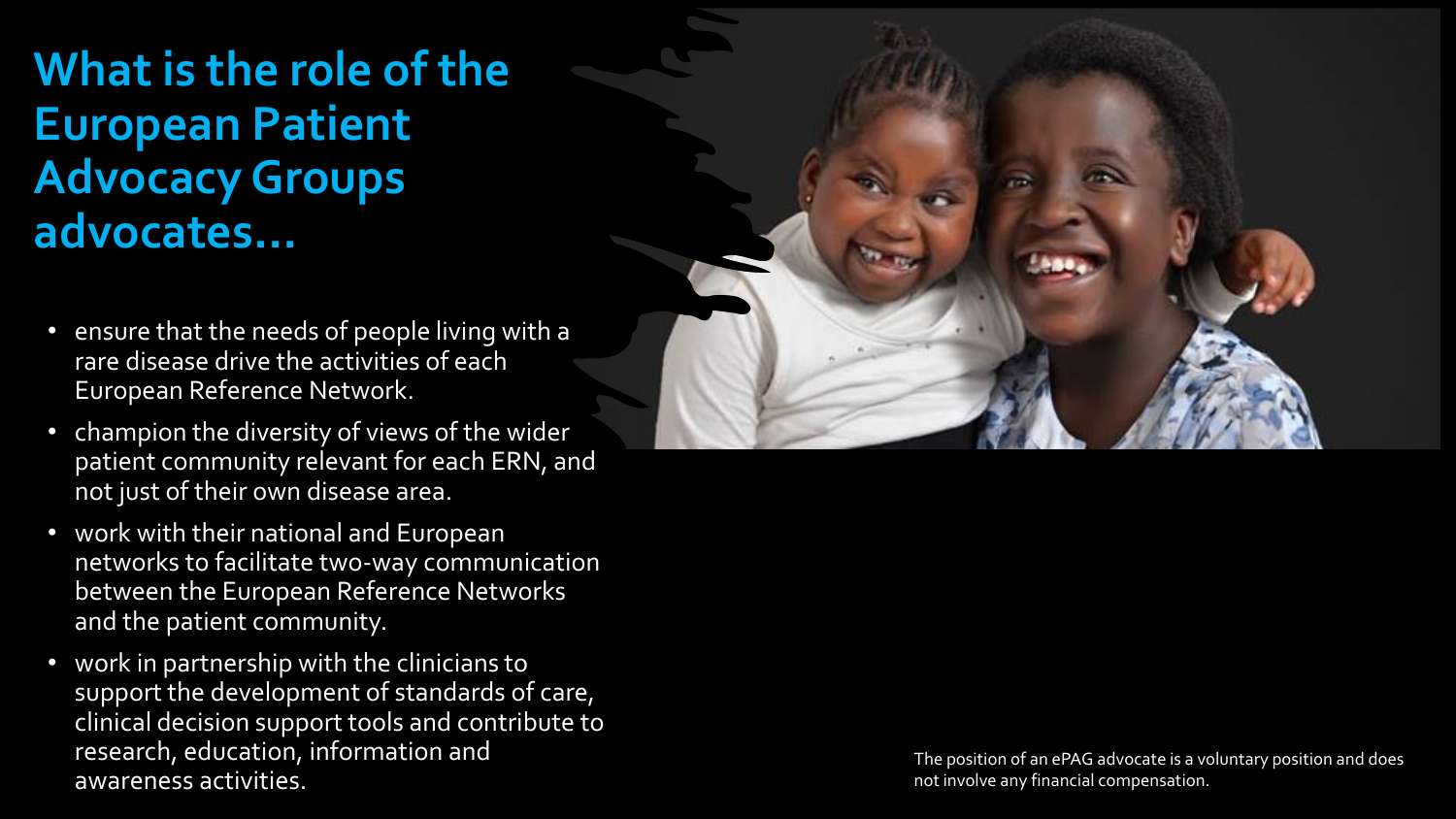### **HOW IS EURORDIS SUPPORTING THE ADVOCATES INVOLVED IN THE ERN s**

- EURORDIS supports advocates involved in European Patient Advocacy Groups by developing tools and processes to fulfil their mission and role in the European Reference Networks.
- EURORDIS facilitates the engagement of advocates in different areas of work: clinical practice guidelines, clinical decision support tools, research, evaluation, training and communication.
- EURORDIS facilitates peer learning and exchange of good practices between ePAG advocates on a regular basis.
- EURORDIS supports the overall governance of ePAGs and recruitment of new advocates and help identify new candidates.

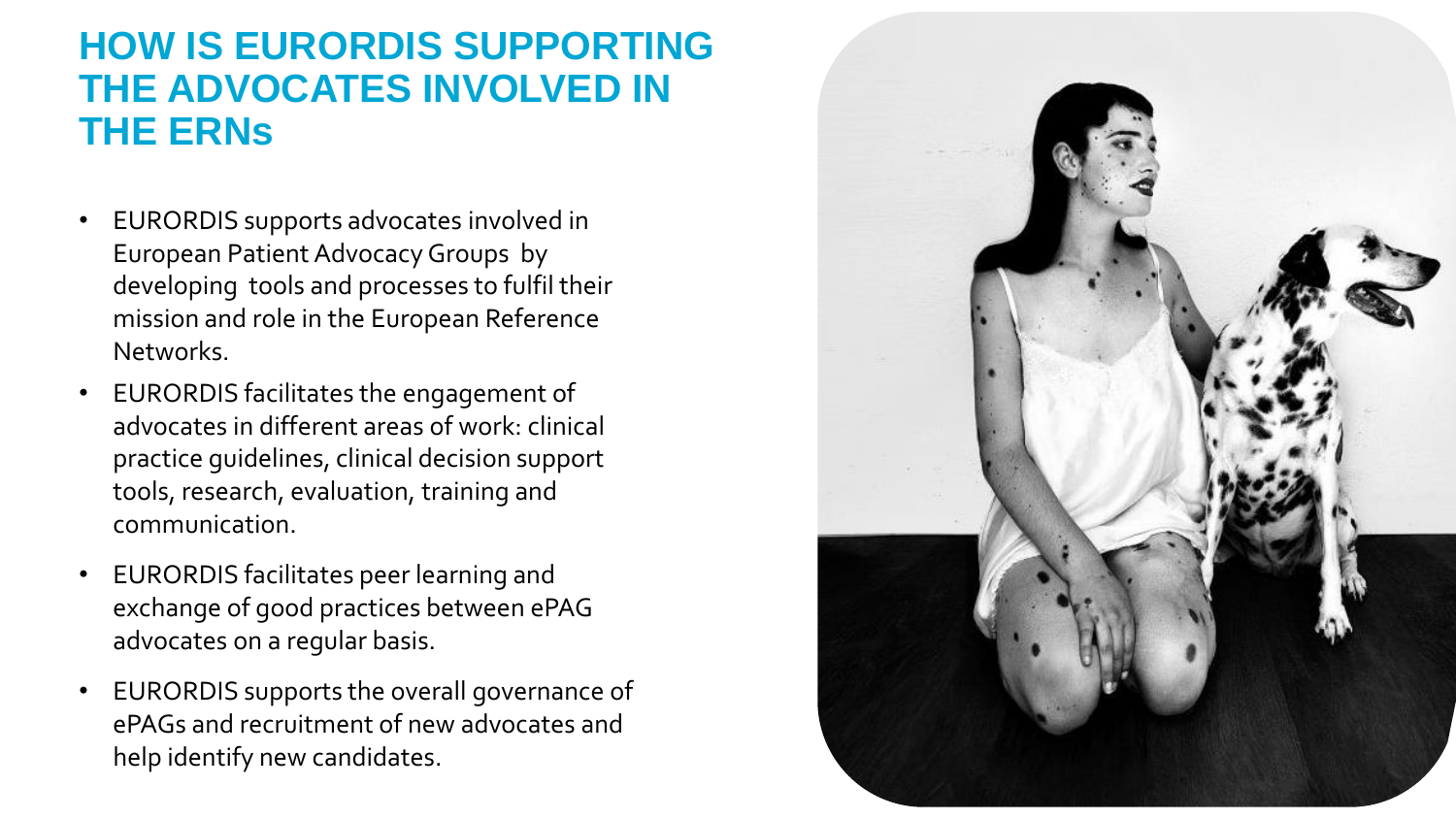### **HOW IS EURORDIS SUPPORTING THE ADVOCATES INVOLVED IN THE ERNs**

**EURORDIS manages working groups to favour peer learning and support advocates in the following areas**